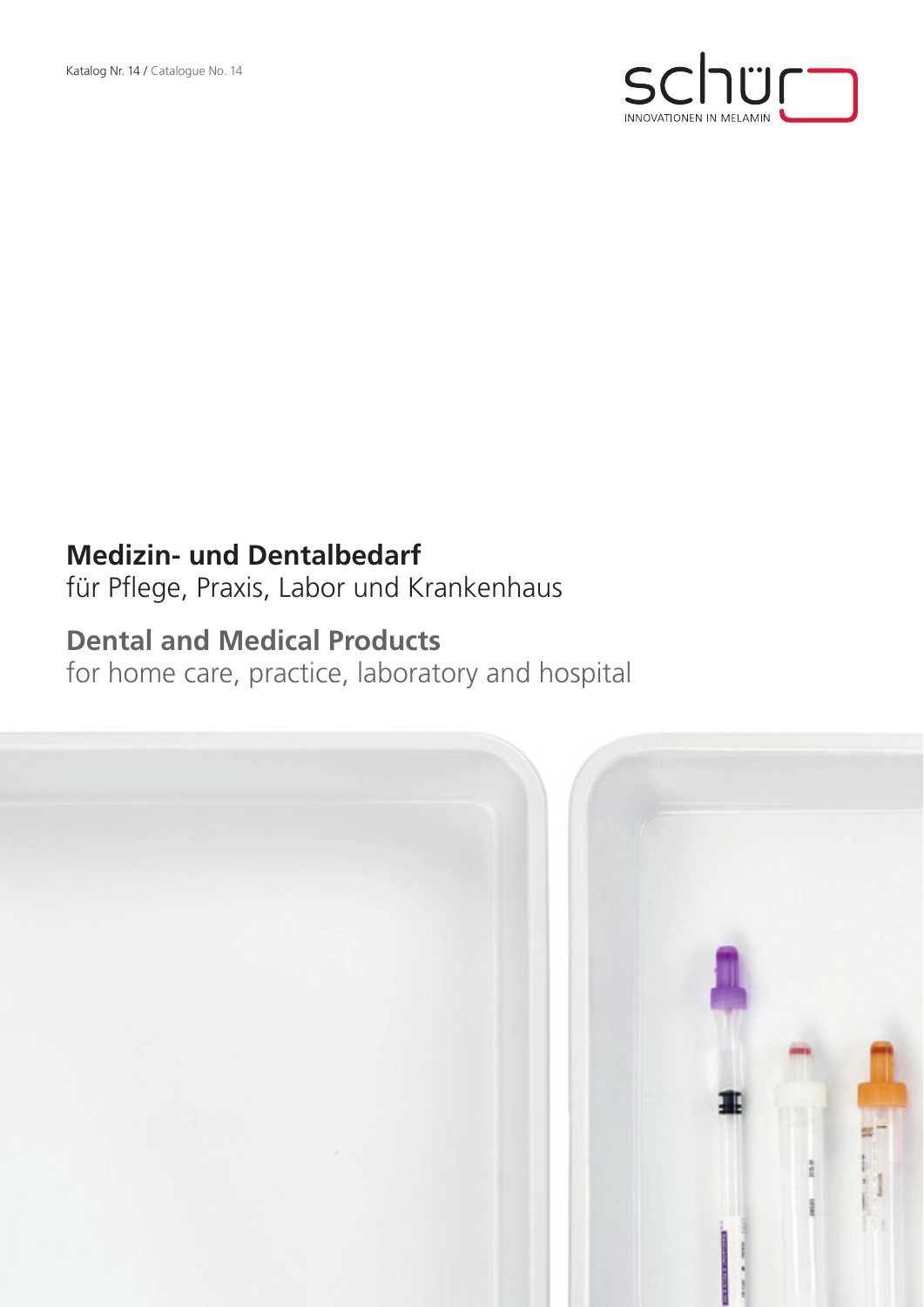**Seit 1950** verarbeitet die Familie Schür den einzigartigen Werkstoff Melamin und stellt daraus unter den Marken FESTOPAS® und NOVOTRAY® innovative Produkte für den Lebensmittelund Medizinbereich her. Ziel der Arbeit war stets, sich auf einen einzigen Werkstoff zu konzentrieren und darin zum absoluten Spezialisten und Qualitätsführer zu werden. Nach den Gründern Anneliese und Wilhelm Schür führen die Töchter Christine Schür und Sabine Beer das Unternehmen fort.

## **Kreative Symbiose von Mensch und Technik**

Die Herstellung der FESTOPAS® und NOVOTRAY® Produkte aus reinem Melamin ist eine Kombination aus Handarbeit und High-Tech. Hydraulische Pressen mit einer Druckleistung von bis zu 250 Tonnen formen die Produkte aus dem Grundmaterial Melamingranulat. Anschließend prüfen, entgraten und polieren die kompetenten Hände unserer Mitarbeiterinnen jeden einzelnen Rohling bis zum Finish.

## **Gesicherte Qualität**

Unsere Melamin-Rohmaterialien beziehen wir ausschließlich aus Europa von Herstellern mit EU-DIN-genormten Fertigungsprozessen. Alle Produkte werden in Deutschland an unserem Standort Verl in Ostwestfalen hergestellt und veredelt.

Unsere regelmäßig stattfindenden Audits nach FSSC 22000 dokumentieren die Einhaltung der "Guten Herstellpraxis". Außerdem werden wir durch die Staatliche Materialprüfungsanstalt Darmstadt überwacht und qualitätskontrolliert.

## 70 Jahre Erfahrung mit dem Werkstoff Melamin 70 Years' Experience with the Material Melamine



**Since 1950** the family-owned company Schür has been using the unique material melamine to produce innovative products for the food and medical sector under the brand names FESTOPAS® and NOVOTRAY®. The aim of the company's endeavours still is and always has been to focus on just one material and to become the foremost specialist and quality leader in the market. Founded by Anneliese and Wilhelm Schür, the family business is now being managed by their daughters, Christine Schür and Sabine Beer.

## **Creative Symbiosis of Human and Technology**

The manufacture of FESTOPAS® and NOVOTRAY® products made from pure melamine is a combination of work done by hand and high-end technology. Hydraulic presses with a compression capacity of up to 250 tons mould the products out of the base material melamine granules. Then each blank is inspected, deburred and polished by the competent hands of our employees to achieve the final surface finish.

## **Quality Guaranteed**

We obtain our melamine raw materials exclusively from Europe from manufacturers with EU-DIN-standardized manufacturing processes. All products are manufactured and finished in Germany at our location Verl in East Westphalia.

Our regular audits according to FSSC 22000 document compliance with "Good Manufacturing Practice". Beside that we are monitored and quality controlled by the government testing institute in Darmstadt/Germany.







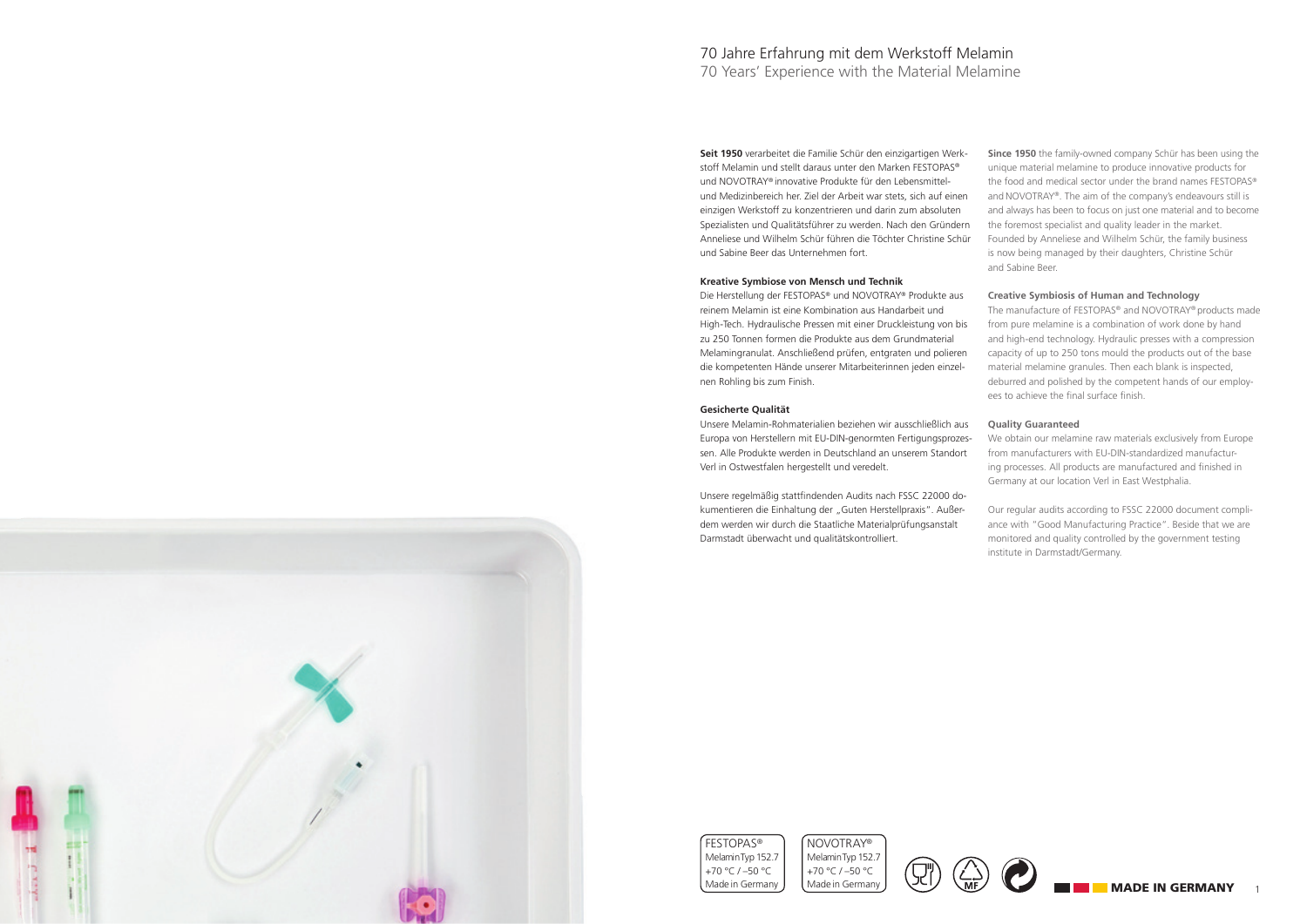## FESTOPAS® und NOVOTRAY® Profi-Qualität FESTOPAS® and NOVOTRAY® Professional Quality

## **Environment and Future**

Since our company was founded, we have only manufactured re-usable products that guarantee a long service life. The stability and longevity of our products take into account the increasing desire of consumers for sustainability and environmental protection.

Our raw material, pure melamine, is a thermosetting plastic that is largely made from the naturally occurring, renewable raw material cellulose – without a drop of crude oil.

We take back all used FESTOPAS<sup>®</sup> products, provided they are delivered to us in a clean condition, so that they can be recycled or reused in an ecologically reasonable way. Since there is no mixing with other plastics, the products can be 100% recycled by grinding.

- ceramic-like, highly shiny look with non-porous and very hard surface
- lightweight, stackable, low-noise, shatter- and shock-proof
- solid-coloured and light-resistant
- dimensionally stable over the long term
- anti-static, fire-proof
- resistant to cleaning agents and disinfectants, alcohol, ether, oils, weak acids and bases
- heat-resistance: max. transient temperature +150 °C, max. sustained temperature +70 °C
- recommended for steam sterilization in the autoclave at up to  $+150$  °C
- recommended for cleansing in the thermo disinfector when using the recommended cleansers
- can be sterilised with formalin and ethylene oxide, not dry
- easy to identify using colour coding

A temperature of around 150 °C is sufficient for production. The energy expenditure is thus many times less than in the production of porcelain, aluminum or steel.

## **Performance Characteristics**

## **Colours**

Put together your individual surgery equipment. All sizes and shapes are available in many of the colours shown on the left.

## **Colour Service**

Upon request, we can produce FESTOPAS® and NOVOTRAY® in further colours. Please contact your retailer, who will gladly request the relevant conditions and order quantities from us.

## **Zukunft und Umwelt**

Seit der Gründung unseres Unternehmens stellen wir nur Mehrwegprodukte her, die eine lange Nutzungszeit gewährleisten. Die Beständigkeit und Langlebigkeit unserer Produkte tragen damit dem steigenden Wunsch der Konsumenten nach Nachhaltigkeit und dem Umweltschutz Rechnung.

Unser Rohmaterial, reines Melamin, ist ein Duroplast, das größtenteils aus dem in der Natur vorkommenden, nachwachsenden Rohstoff Zellulose hergestellt wird – ohne einen Tropfen Erdöl.

Für die Herstellung ist eine Temperatur von rund 150 °C ausreichend. Der Energieaufwand ist somit um ein Vielfaches geringer als bei der Herstellung von Porzellan, Aluminium oder Stahl.

Wir nehmen alle gebrauchten FESTOPAS®-Produkte zurück, sofern sie sauber angeliefert werden, um sie dem Recycling oder ökologisch sinnvollen Wiederverwendungen zuzuführen. Da keine Vermischung mit anderen Kunststoffen besteht, können die Produkte durch Vermahlung zu 100% wiederverwertet werden.

## **Gebrauchseigenschaften**

- keramik-ähnliche, hochglänzende Optik mit porenloser, sehr harter Oberfläche
- leicht, stapelbar, geräuscharm, bruch- und stoßsicher
- durchgefärbt und lichtbeständig
- dauerhaft formstabil
- antistatisch, unbrennbar
- resistent gegen Reinigungs- und Desinfektionsmittel, Alkohol, Äther, Öle, schwache Säuren und Laugen
- hitzebeständig bis +150 °C (kurz), bis + 70 °C (lang)
- geeignet für die Dampfsterilisation im Autoklaven bei bis zu  $+150$  °C
- geeignet für die Reinigung im Thermodesinfektor unter Verwendung der vom Hersteller empfohlenen Reinigungsmittel
- sterilisierbar mit Formalin und Ethylenoxid, nicht trocken
- leicht zu identifizieren durch Farbcodierung

## **Farben**

Stellen Sie Ihre ganz individuelle Praxisausstattung zusammen. Alle Größen und Formen gibt es in vielen der auf der linken Seite gezeigten Farben.

## **Farbservice**

Auf Wunsch fertigen wir Ihnen FESTOPAS® und NOVOTRAY® auch in weiteren Farben an. Bitte wenden Sie sich mit Ihrem Farbwunsch an Ihren Händler, der gerne die weiteren Konditionen und Abnahmemengen bei uns anfragt.



**18** Mintgrün **(Nur solange Vorrat reicht)** Mint green

**17**

Hellblau **(Nur solange Vorrat reicht)**



Light blue



**23** Ozeanblau Ocean blue

> **16** Tomatenrot Red

**15** Dottergelb Yellow







**12** Schwarz Black

## FESTOPAS® und NOVOTRAY® erhältliche Farben

FESTOPAS® and NOVOTRAY® Available Colours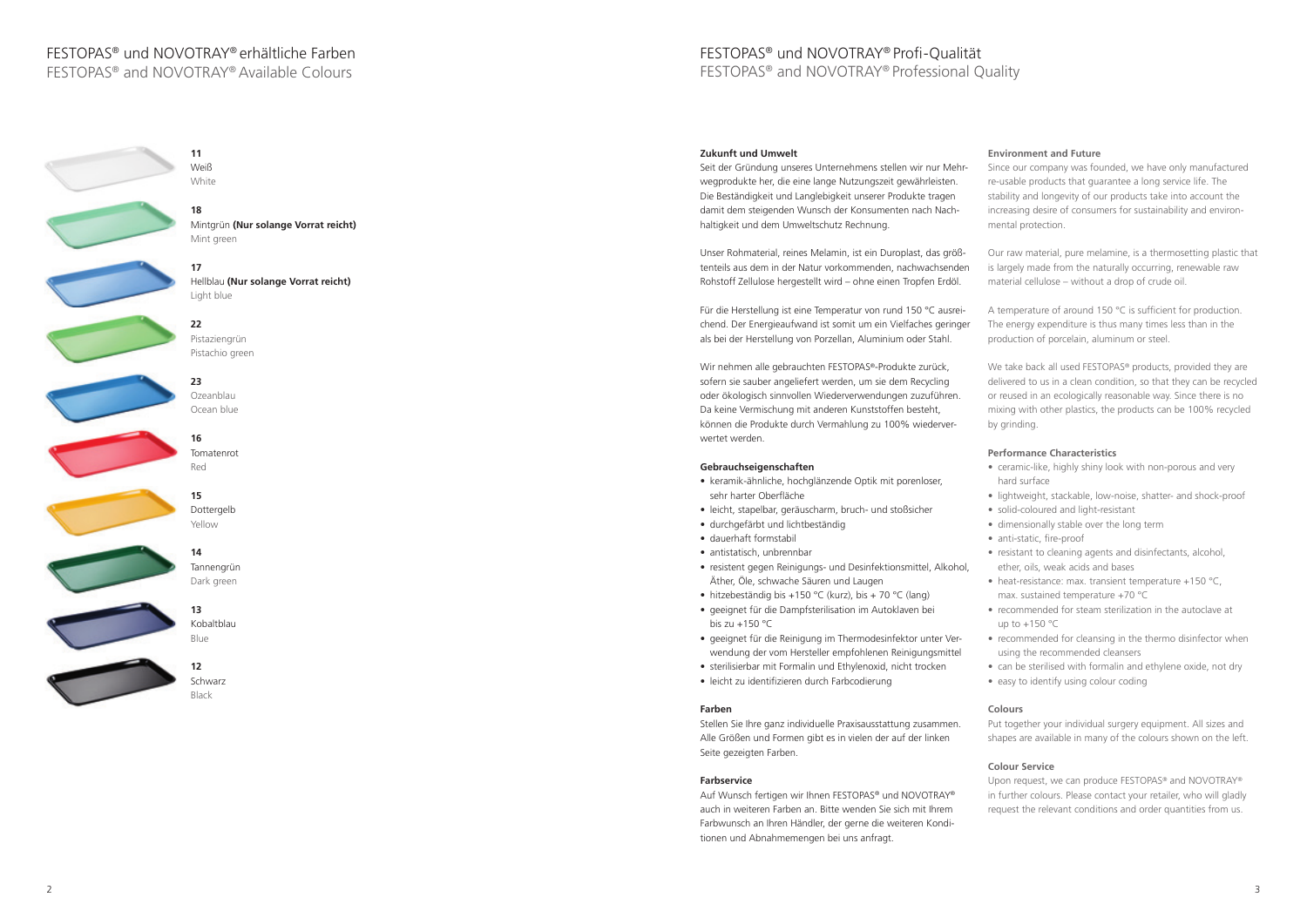## **FESTOPAS® und NOVOTRAY® – Die Extraportion Hygiene** Ästhetik und Funktionalität müssen kein Widerspruch sein. Sicht- und fühlbarer Beweis: FESTOPAS® und NOVOTRAY® aus purem Melamin, dem massiven Oberflächenmaterial, faszinierend schön und einfach praktisch.

Melamin verbindet die Vorteile natürlicher Materialien mit der Schlagfestigkeit und Porenlosigkeit von Acryl, ist aber unempfindlich gegen schwache Säuren und Laugen, Reinigungsmittel und UV-Strahlung. Und extrem hygienisch.

Ein weiterer Vorteil: Kunststoffe wie Melamin oxidieren nicht. Im Vergleich zu Aluminium und Stahl gibt es keine Korrosionsprobleme, kein Anlaufen der Oberflächen, keine hässlichen Verfärbungen. Die Materialfarben sind 100% durchgefärbt, nichts kann abblättern, abspringen oder aufquellen.

Die Pflege- und Wiederaufbereitung ist einfach. Unsere Herstellerinformation dazu finden Sie im Anhang auf Seite 12 sowie als Download im Internet auf **www.schuer.biz**.

**FESTOPAS® and NOVOTRAY® – The extra Dose of Hygiene** Style and substance don't have to be opposites. Visible and tangible proof: FESTOPAS® and NOVOTRAY® made from pure melamine, the solid surface material, fascinatingly beautiful and simply practical.

Melamine combines the benefits of natural materials with the shock-resistance and non-porous qualities of acrylic, although it is insensitive to weak acids and alkalis, cleaning agents and UV light. And extremely hygienic.

A further advantage is that plastics like melamine do not oxidise! In contrast to aluminium and steel, there are no corrosion problems, no tarnishing of the surfaces, no ugly discolourations. The materials are 100% solid-coloured, nothing can peel, come away or swell.

The care and reconditioning procedures are very simple. You can find our manufacturer information for reconditioning enclosed on page 12 and for download on our website **www.schuer.biz**.

## FESTOPAS® und NOVOTRAY® Profi-Qualität FESTOPAS® and NOVOTRAY® Professional Quality

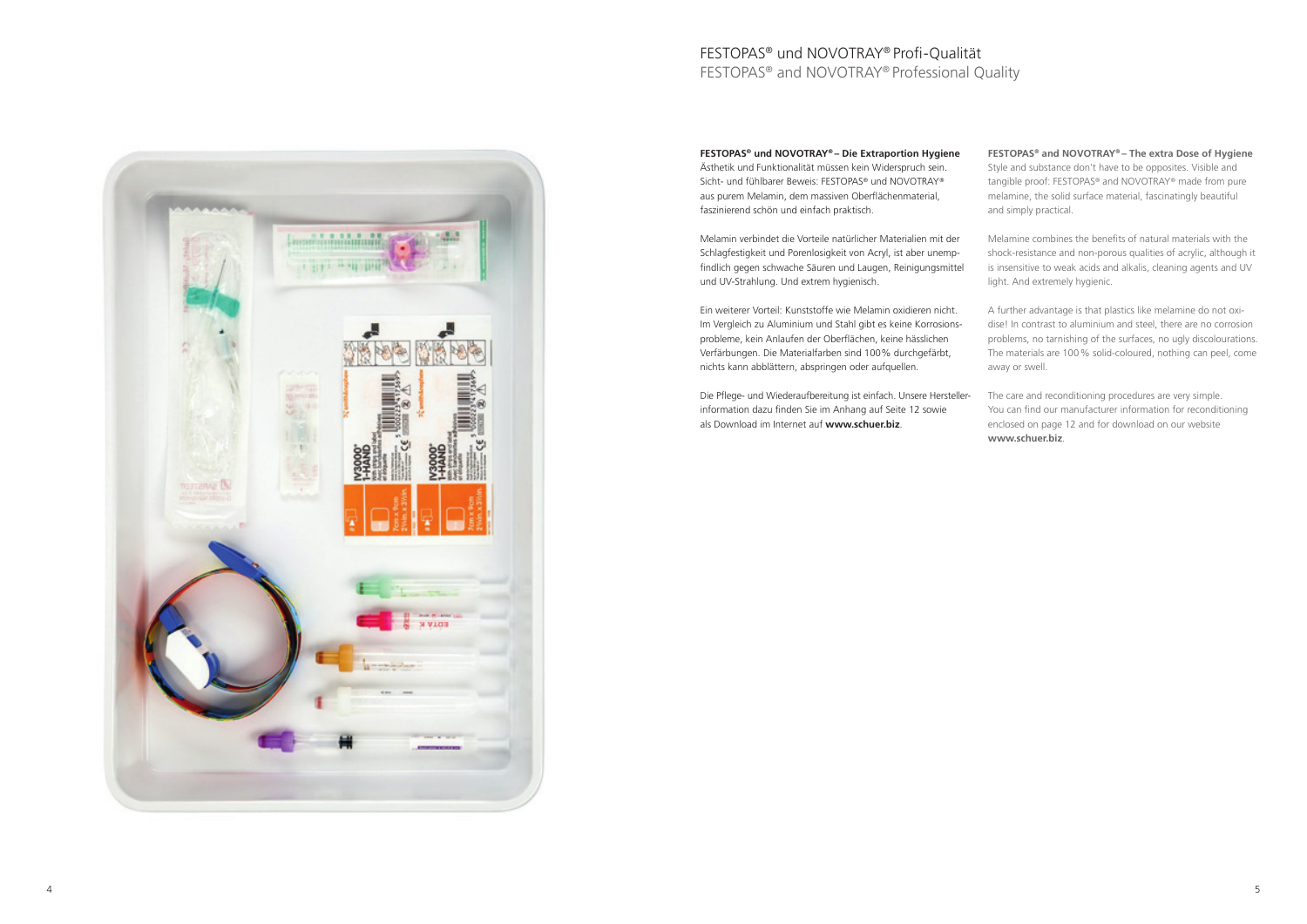



**Novotray® Normtray Oberteil / Novotray® Norm Tray Top Part** Art.-Nr. / Art.-No. **332** Maße / Measure 28,8 x 18,5 x 2,1 cm

Art.-Nr. / Art.-No. **77/0** Maße / Measure 20 x 15 x 1 cm

Alle Farben / All colours



## NOVOTRAY® Normtrays / Dentalcassetten und Zubehör

NOVOTRAY® Norm Trays / Dental Cassettes and Accessories

Art.-Nr. / Art.-No. **77/1B** Maße / Measure 28 x 14 x 1 cm

Art.-Nr. / Art.-No. **77/2B** Maße / Measure 27 x 21 x 1 cm

## FESTOPAS® Instrumententabletts FESTOPAS® Instrument Trays

Abdeckung für Art.-Nr. / Cover for Art.-No. **68/0 + 68/1**

Alle Farben / All colours



Alle Farben / All colours

**Novotray® Normtray Unterteil / Novotray® Norm Tray Bottom Part** Art.-Nr. / Art.-No. **331** Maße / Measure 28 x 18 x 1,7 cm

Alle Farben / All colours

Alle Farben / All colours



**Instrumententräger Edelstahl / Instrument Holder Stainless Steel** Art.-Nr. / Art.-No. **441** Maße / Measure 28 x 18 cm

Farbe Edelstahl / Colour stainless steel



**Instrumententräger Aluminium / Instrument Holder Aluminium** Art.-Nr. / Art.-No. **442** Maße / Measure 28 x 18 cm

Farbe Aluminium / Colour aluminium

**Novotray® Normtray komplett / Novotray® Norm Tray Full Set** Art.-Nr. / Art.-No. **333** Maße / Measure 28,8 x 18,5 x 3,5 cm

Alle Farben / All colours



Alle Farben / All colours

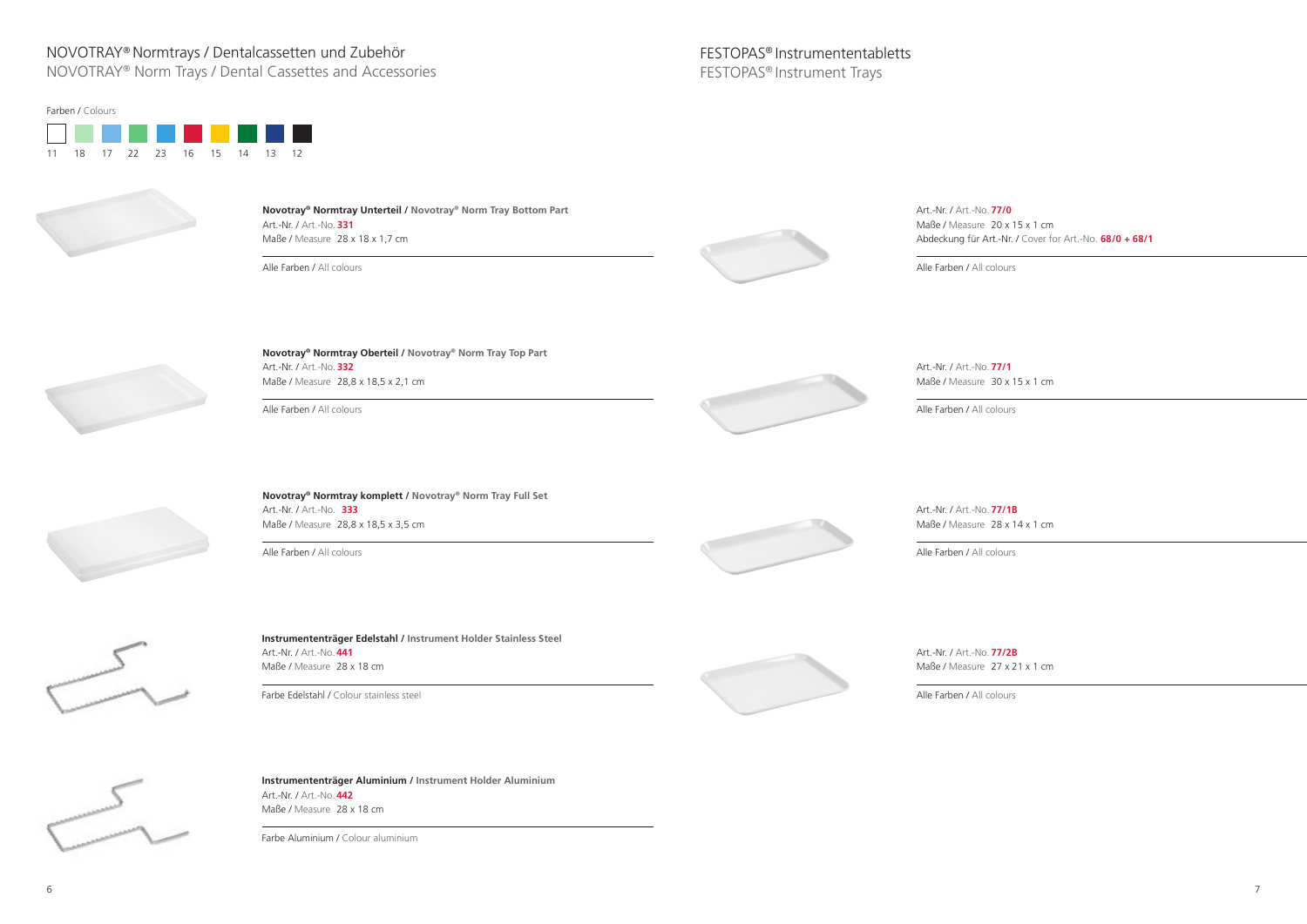## FESTOPAS® Instrumententabletts

Art.-Nr. / Art.-No. **69/1** Maße / Measure 30 x 19 x 8 cm

FESTOPAS® Instrument Trays

Art.-Nr. / Art.-No. **68/0** Maße / Measure 20 x 15 x 4 cm

Abdeckbar mit Art.-Nr. / Can be covered with with Art.-No. **77/2** 

Art.-Nr. / Art.-No. **68/1** Maße / Measure 20 x 15 x 8 cm

Alle Farben / All colours

Abdeckbar mit Art.-Nr. / Can be covered with Art.-No. **77/0**

Maße / Measure 35 x 24 x 4 cm Abdeckbar mit Art.-Nr. / Can be covered with Art.-No. **77/3**

Alle Farben / All colours

Abdeckbar mit Art.-Nr. / Can be covered with Art.-No. **77/0**

Alle Farben / All colours

Art.-Nr. / Art.-No. **68/2**

Alle Farben / All colours

Art.-Nr. / Art.-No. **77/3** Maße / Measure 35 x 24 x 1 cm Abdeckung für Art.-Nr. / Cover for Art.-No. **68/2 + 69/2**

Alle Farben / All colours



Art.-Nr. / Art.-No. **77/4** Maße / Measure 42 x 28 x 1 cm Abdeckung für Art.-Nr. / Cover for Art.-No. **69/4**

Alle Farben / All colours

Art.-Nr. / Art.-No. **77/2** Maße / Measure 30 x 19 x 1 cm Abdeckung für Art.-Nr. / Cover for Art.-No. **69/1 + 69/1B**

Alle Farben / All colours







# 11 18 17 22 23 16 15 14 13 12 Farben / Colours

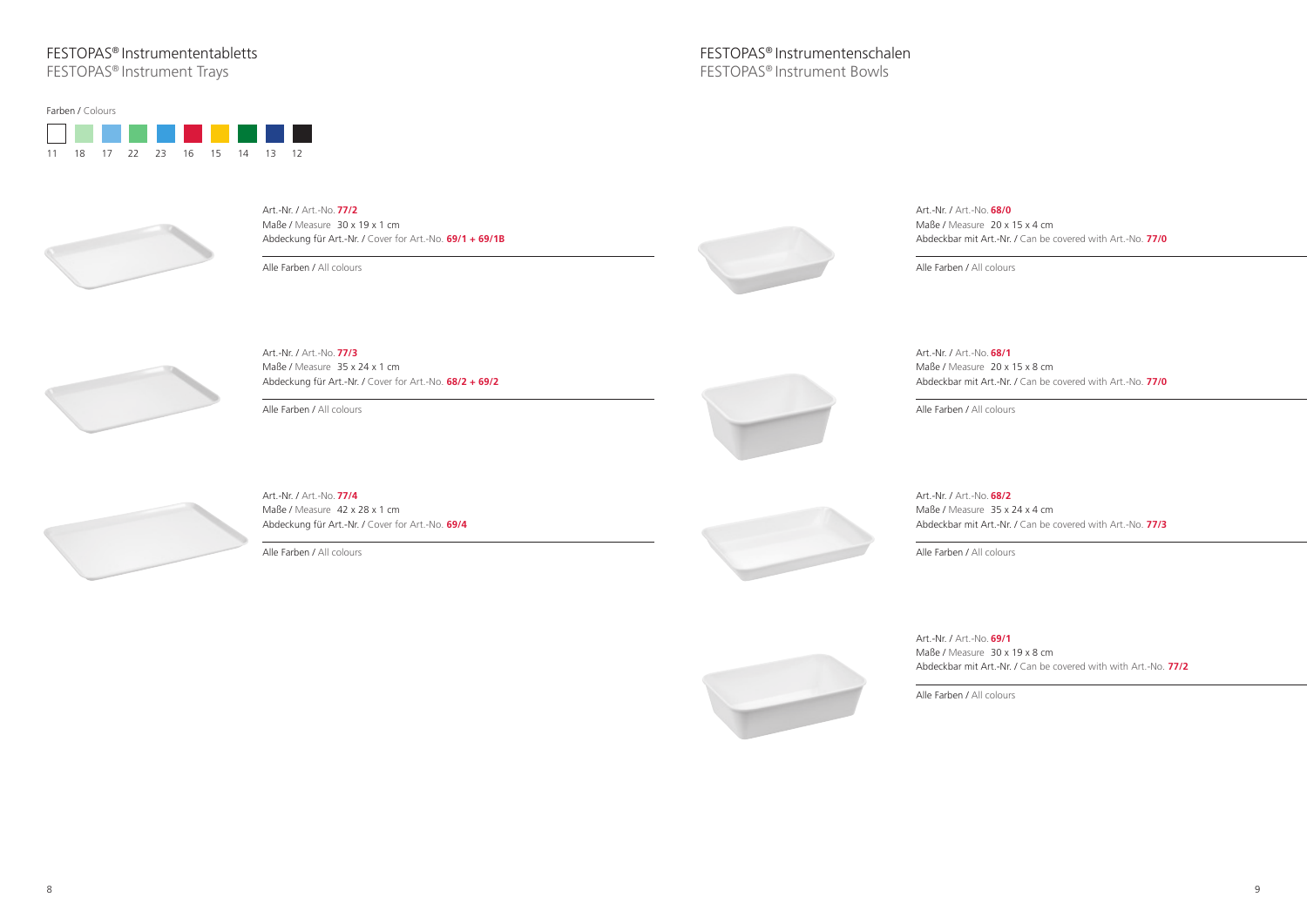Fast alle Schalen I einem FESTOPAS® Länge-mal-Breitestapeln, z.B. die S Art.-Nr. 68/0 und lett mit der Art.-N z.B. medizinische transportiert oder der Kühlung platz werden.

Art.-Nr. / Art.-No. **245/7** Maße / Measure 29 x 16 x 3 cm

| und<br>er Schalen                 | <b>Possibilities of Covering and</b><br><b>Stacking the Trays</b> |
|-----------------------------------|-------------------------------------------------------------------|
| lassen sich mit                   | Almost all bowls can be covered and                               |
| <sup>®</sup> -Tablett im gleichen | stacked by selecting the corresponding                            |
| -Maß abdecken und                 | FESTOPAS <sup>®</sup> tray of the same length                     |
| schalen mit der                   | x width dimension, for example the                                |
| 68/1 mit dem Tab-                 | bowls of Art.-No. 68/0 and 68/1 can                               |
| Jr. 77/0. So können               | be covered with trays of Art.-No. 77/0.                           |
| Geräte hygienisch                 | Thus for example, medical devices can                             |
| r Medikamente in                  | be transported hygienically or medi-                              |
| zsparend gelagert                 | cines can be stored in the cooling to                             |
|                                   | save storage space.                                               |
|                                   |                                                                   |

**Deckel mit Griffmulde für Art.-Nr. 69/3 / Lid with recessed grip for Art.-No. 69/3** aus / from SAN Art.-Nr. / Art.-No. **240/D**

Maße / Measure 21,5 x 28,5 x 1,5 cm

Farbe / Colour transparent (21)

## **Abdeckbarkeit u Stapelbarkeit de**

Alle Farben / All colours

## Art.-Nr. / Art.-No. **245/8**

Maße / Measure 29 x 16 x 5 cm





Art.-Nr. / Art.-No. **69/4** Maße / Measure 42 x 28 x 6 cm Abdeckbar mit Art.-Nr. / Can be covered with Art.-No. **77/4**

Alle Farben / All colours



Alle Farben / All colours

Art.-Nr. / Art.-No. **69/3**

Maße / Measure 28 x 21 x 6 cm







Art.-Nr. / Art.-No. **69/1B** Maße / Measure 30 x 19 x 4 cm Abdeckbar mit Art.-Nr. / Can be covered with Art.-No. **77/2**

Alle Farben / All colours





## FESTOPAS® Instrumentenschalen

FESTOPAS® Instrument Bowls

# 11 18 17 22 23 16 15 14 13 12 Farben / Colours

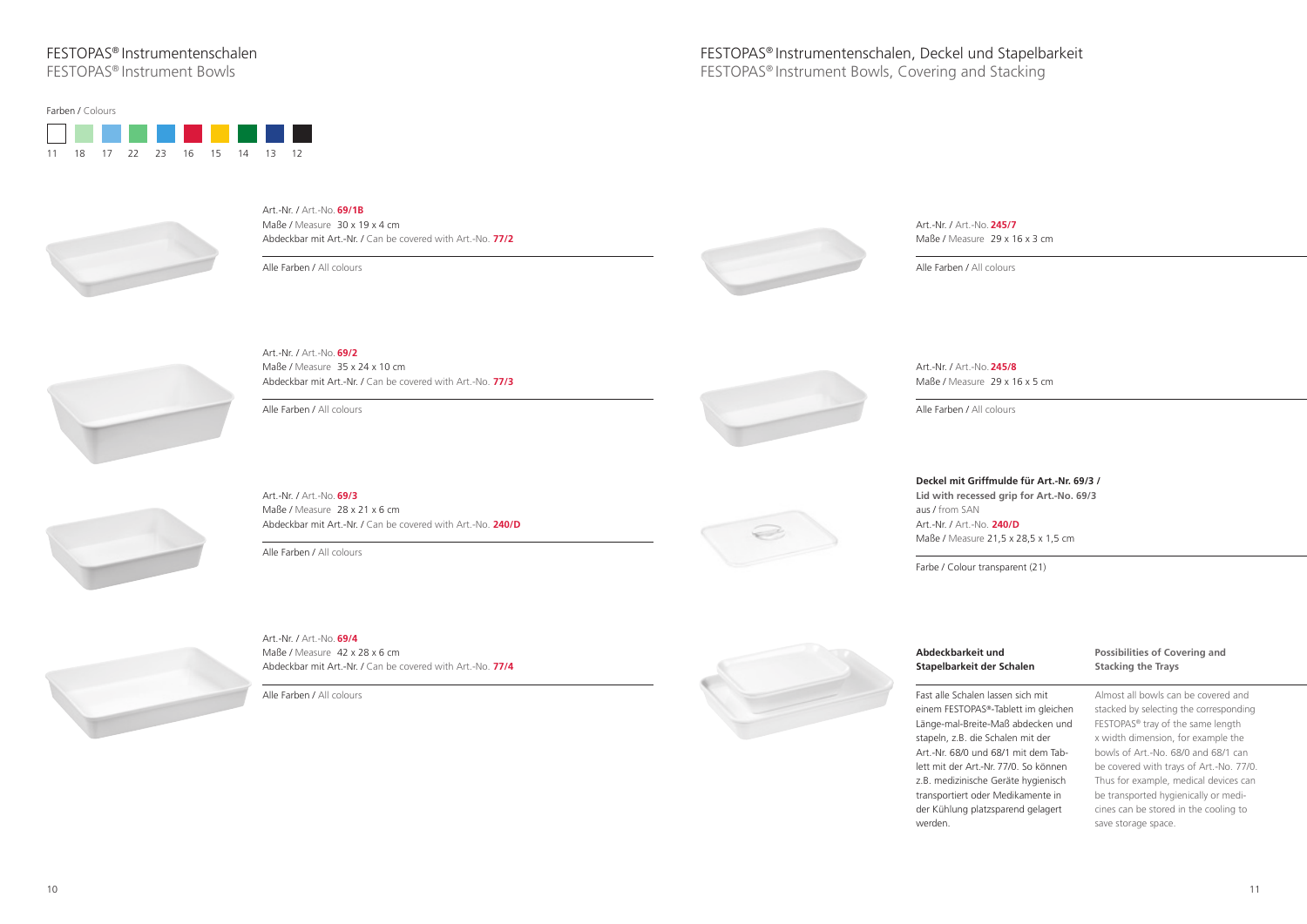### **Zur Wiederaufbereitung von Festopas® und Novotray® Schalen und Tabletts**

### **ALLGEMEINE HINWEISE**

Es wird empfohlen, die Wiederaufbereitung des Produkts schnellstmöglich nach der Verwendung zu beginnen. Abgenutzte oder beschädigte Produkte müssen ausgesondert werden, da sie ihre Funktion nicht mehr erfüllen. Ebenso sind Produkte, bei denen Materialveränderungen festgestellt werden, auszusondern.

## **MANUELLE REINIGUNG UND DESINFEKTION**

- 1. Vorhandene Oberflächenverschmutzungen werden unter fließend warmem Wasser und ggf. mit Hilfe einer Bürste vom Produkt gespült.
- 2. Das gewählte Reinigungsmittel auf alle Oberflächen aufbringen. Es muss jede Stelle erreicht werden.
- 3. Im Anschluss das Produkt gründlich unter fließend heißem Wasser abspülen. Anschließend das Produkt mit einem sauberen Tuch trocknen.
- 4. Das Desinfektionsmittel lt. Herstellerangaben auf das Produkt aufbringen, einwirken lassen (Mindesteinwirkzeiten beachten) und ggf. mit Einwegtuch abwischen.

### **MASCHINELLE REINIGUNG UND DESINFEKTION**

- 1. Verwenden Sie die vom Hersteller des Thermodesinfektors empfohlenen Reinigungsmittel.
- 2. Produkt in das Gerät einladen. Achten Sie darauf, dass sich die Produkte nicht berühren.
- 3. Standardzyklus einstellen. Mindestens 5 Minuten waschen und 3 Minuten spülen. Thermische Desinfektion bei 90 °C für mind. 5 Minuten.
- 4. Beim Entladen des Gerätes das Produkt auf sichtbaren Schmutz überprüfen. Falls notwendig, manuelle Reinigung mit einer Bürste durchführen und maschinelle Reinigung wiederholen.

### **STERILISATION**

It is recommended to start reconditioning the product as soon as possible after use. Worn or damaged products must be discarded because they no longer fulfil their function. Products in which material changes are found must also be discarded.

Festopas® und Novotray® sind für die Dampfsterilisation im Autoklaven bis zu einer Temperatur von +150 °C geeignet. Lange Sterilisationszeiten und hohe Temperaturen führen zu einer erhöhten Belastung des Materials, was eine vorzeitige Alterung der Produkte zur Folge haben kann.

Reinigen Sie die Produkte vor der Sterilisation sehr gründlich, z.B. mit Hilfe eines Thermodesinfektors. Setzen Sie nur Pflegemittel ein, die für die Dampfsterilisation geeignet sind. Beim Einsatz von Dampfsterilisatoren muss sichergestellt sein, dass Sterilisationsdampf ohne Verunreinigungen verwendet wird.

Befolgen Sie bei der Sterilisation mit dem Autoklaven unbedingt die Angaben in der Bedienungsanleitung des Herstellers. Die Sterilisationstemperatur sollte bei mindestens +134 °C liegen. Achten Sie darauf, dass sich die Produkte beim Einlegen nicht berühren.

### **WARTUNG / KONTROLLE UND FUNKTIONSPRÜFUNG**

After each reconditioning process. In the event of damage which affects the usability of the product, the product should be disposed of. The person reconditioning the product bears responsibility for ensuring that the reconditioning performed with the available equipment, materials and personnel achieves the required results.

Nach jeder Wiederaufbereitung. Bei Schäden, die die Funktionsfähigkeit, bzw. Gebrauchsfähigkeit des Produktes beeinträchtigen, sollte das Produkt entsorgt werden. Dem Aufbereiter obliegt die Verantwortung, dass die tatsächlich durchgeführte Wiederaufbereitung mit verwendeter Ausstattung, Materialien und Personal in der Wiederaufbereitungseinrichtung die gewünschten Ergebnisse erzielt.

### **For the reconditioning of Festopas® and Novotray® Bowls and Trays**

### **GENERAL INFORMATION**

### **MANUAL CLEANING AND DISINFECTION**

- 1. Clean surface contamination from the product under running warm water and, if necessary, with the aid of a brush.
- 2. Apply the chosen cleaning agent to all surfaces. Every area must be reached.
- 3. Then, thoroughly rinse the product under running hot water, before drying the product with a clean cloth.
- 4. Apply the disinfectant to the product in accordance with the manufacturer's instructions, give it time to act (note the minimum duration of action) and, if necessary, wipe with a disposable cloth.

### **MACHINE-BASED CLEANING AND DISINFECTION**

- 1. Use the cleaning agents recommended by the manufacturer of the thermo disinfector.
- 2. Load the product into the device. Make sure that the products do not touch each other
- 3. Select standard cycle. Wash for at least 5 minutes and rinse for 3 minutes. Thermal disinfection for at least 5 minutes at +90 °C.
- 4. When unloading the device, inspect the product for visible contamination. If necessary, clean manually with a brush and repeat machine-based cleaning.

### **STERILISATION**

Festopas® and Novotray® are suitable for steam sterilization in an autoclave up to a temperature of +150 °C. Long sterilisation times and high temperatures lead to an increased material stress, which can result in premature aging of the products. Clean the products very thoroughly before sterilisation, e.g. with the help of a thermo disinfector. Only use cleansing agents that are suitable for steam sterilization. When using steam sterilizers, make sure to use sterilisation steam without contamination.

When sterilising with the autoclave, follow the instructions in the manufacturer's operating instructions. The sterilization temperature should be at least +134 °C. Make sure that the products do not touch each other when loaded into the device.

### **MAINTENANCE / INSPECTION AND PERFORMANCE TEST**

Katalog Nr. 14 / Catalogue No. 14

Schür Kunststofftechnik GmbH & Co. KG Waldstraße 25 33415 Verl Deutschland / Germany

Fon / Phone +49.5246.2259 Fax +49.5246.3064 Email info@schuer.biz www.schuer.biz

Registergericht / Registry Court Gütersloh HRA 5763 USt-IdNr. / VAT-No. DE 241110848 Verantwortlich für den Inhalt / Responsible for content Sabine Beer

Design www.naroska.de